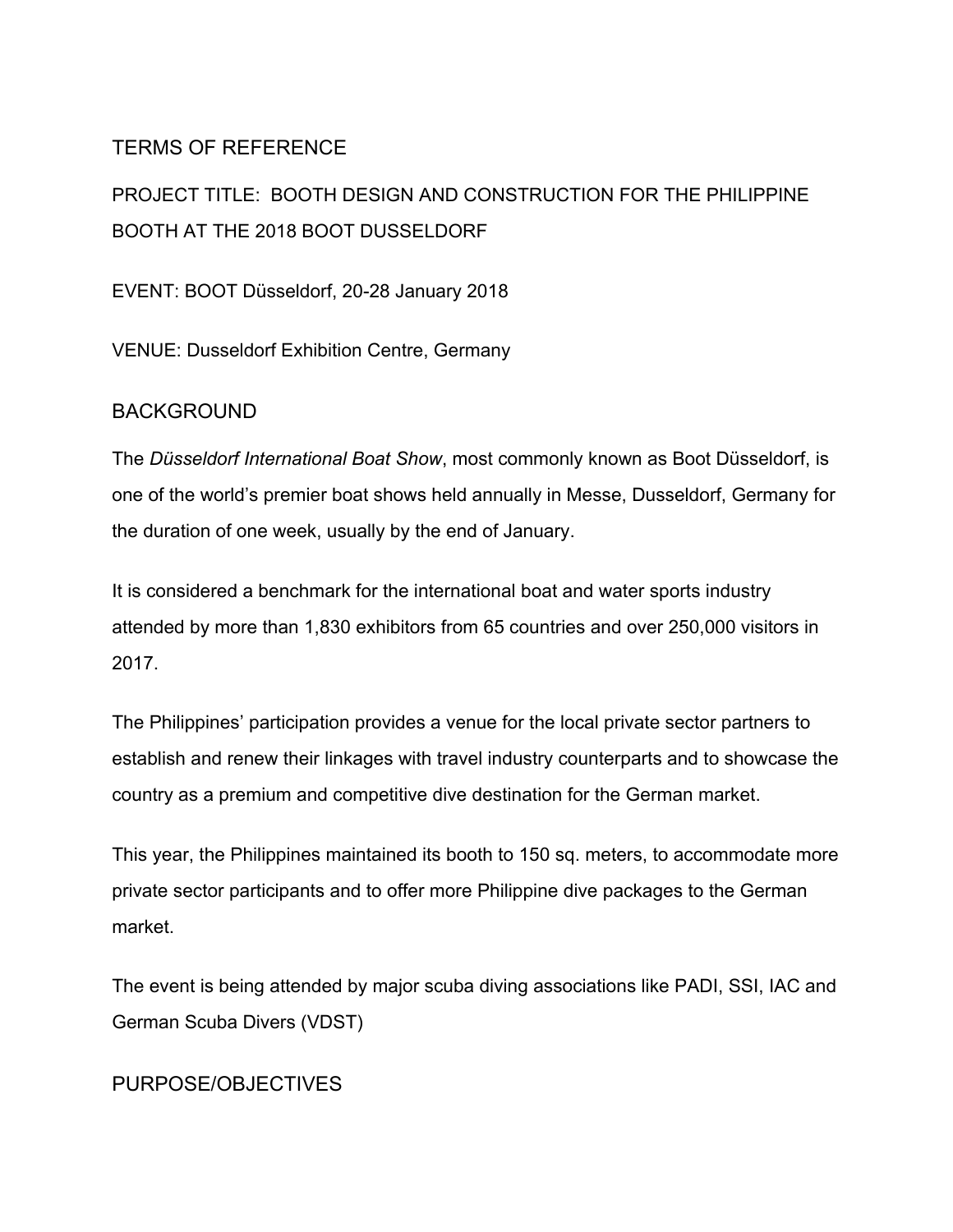The construction of the aforementioned booth aims to attain the following:

1. Provide the Philippine sellers a platform to meet and strengthen partnership with European dive tour operators and media;

2. Generate direct sales of Philippine packages to consumers in the market;

3. Create an atmosphere that reflects the Philippines as the "premier" dive destination in Asia;

4. Increase tourist arrivals to the Philippines from Germany and other European source markets; and,

5. Provide a highly functional yet visually appealing area for provision of Philippine tourism information, product updates, audio visual presentations, business transactions, table top meetings, and other animation activities.

The design of the Philippine Stand aims to attain the following:

1. Generate positive "name recall" of the Philippine tourism brand and boost dive enthusiasts from Europe to populate the Philippine dive destinations.

2. Attract and encourage buyers, consumers, press and travel trade guests to visit the Philippine stand.

3. Provide a highly functional, interactive yet visually appealing area for the provision of Philippine tourism information, product updates, audio visual presentations, table top business meetings, and other promotional activation.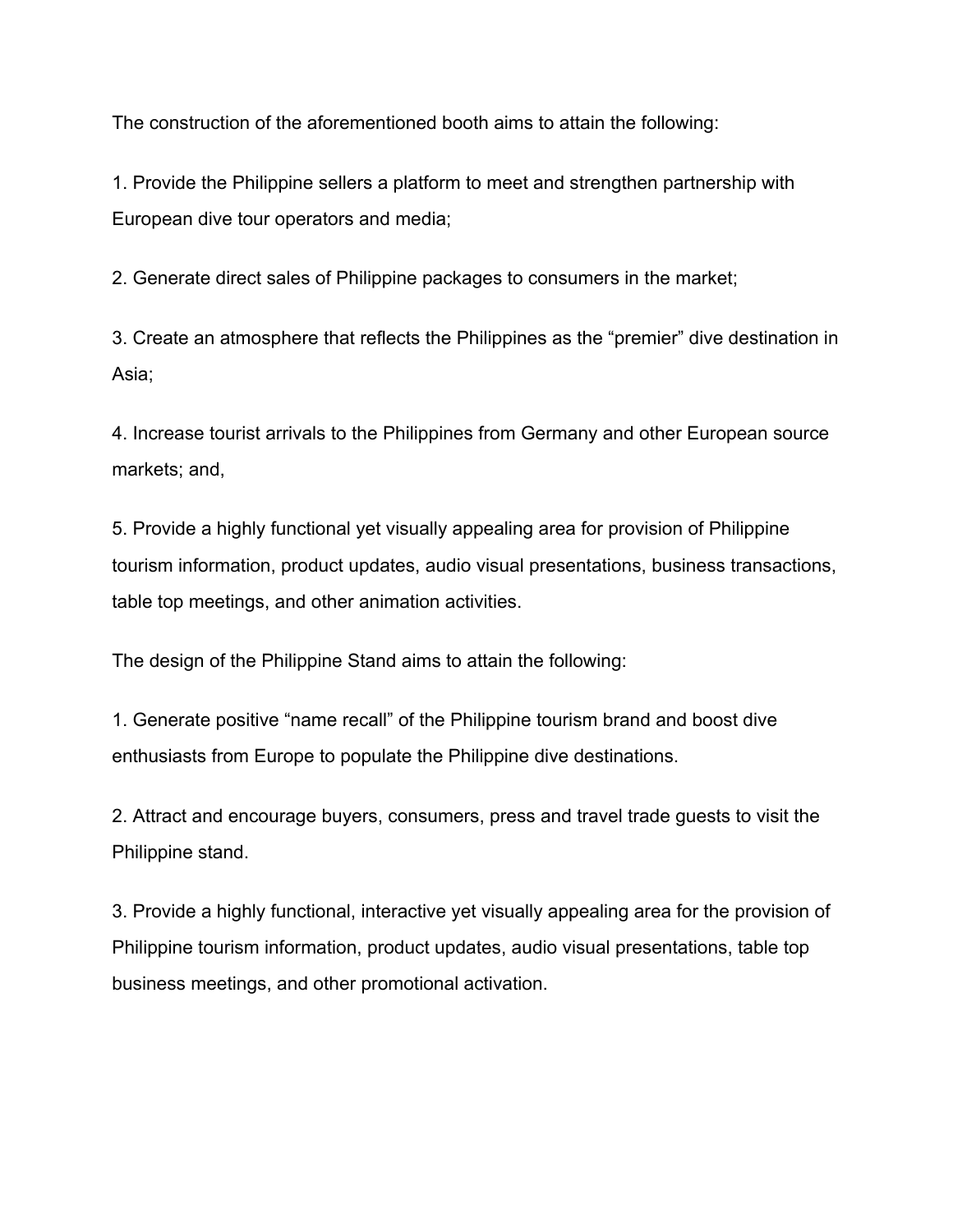4. Highlight the featured Philippine dive destinations with focus on Tubbataha Reef, Batangas, Cebu, Bohol and Davao

5. Incorporate the use of interactive display solutions, new digital technology, and/or augmented realty devices in presenting the Philippine dive experience to the European market.

Capability Requirements:

The Tourism Promotions Board (TPB) Philippines is in need of the services of a Company, preferably with a counterpart in Germany, who will conceptualize the design of the Philippine Stand and construct structure with the following eligibility:

1. Must be an accredited contractor of Messe Dusseldorf GmbH, organizer of Boot Dusseldorf 2017.

2. Must have a dedicated team who will focus on Design and Construction;

3. Must have the capability to invest, purchase and coordinate its shipment, to the Boot Dusseldorf site, the decorations, and accents needed to complete the Philippine experience in the Stand.

## SCOPE OF WORK/DELIVERABLES

The Philippine Tourism Promotions Board requires a package of services for the following:

1. General stand design theme: **DIVE PHILIPPINES**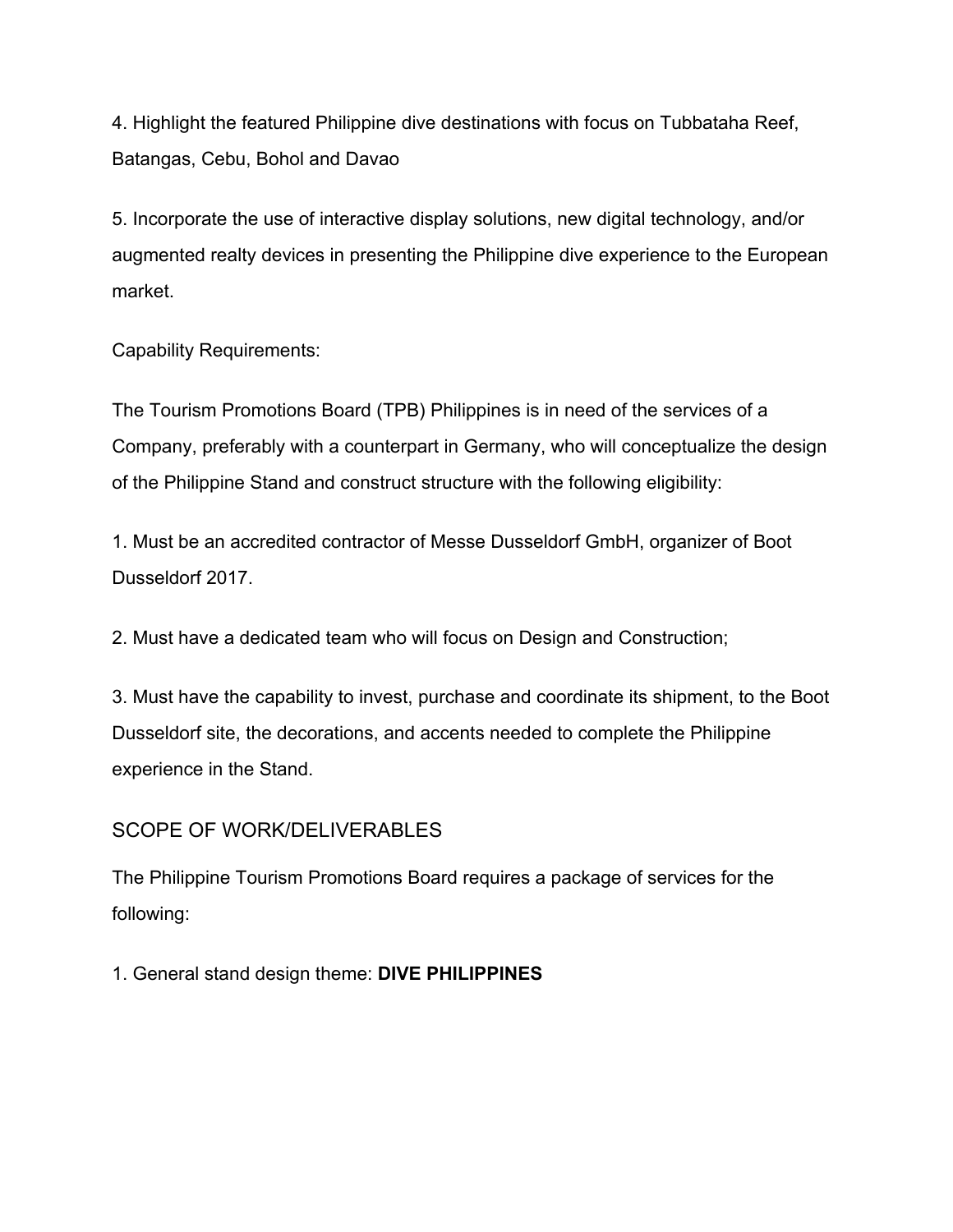2. Philippine booth design – a functional booth that will accommodate fifteen (15) exhibitors and showcase the Philippines' top dive destinations, incorporating the design pegs to be supplied by the DOT

3. Design and construct space that will accommodate the following:

- 3.5m x 2m LED wall with USB port or built in video player that will project Philippine tourism videos and images
- Stage for Philippine performers (live animation)
- Fifteen (15) Philippine exhibitors
- Information counter
- VIP Reception area
- Storage area
- Kitchen with small dining area for the PHL delegation

### Specific Stand Requirements

1. Provide individual company negotiating tables with 3 chairs for each Philippine exhibitor. Each station must have the following:

- One table
- Lockable storage cabinet (may be part of the design of the table)
- Individual electric outlets (3 sockets each)
- Company name and logo

2. VIP reception area which can comfortably accommodate six (6) guests at a time and should have the following:

- Furniture and fixtures, featuring modern and contemporary designs
- Appropriate backdrop visuals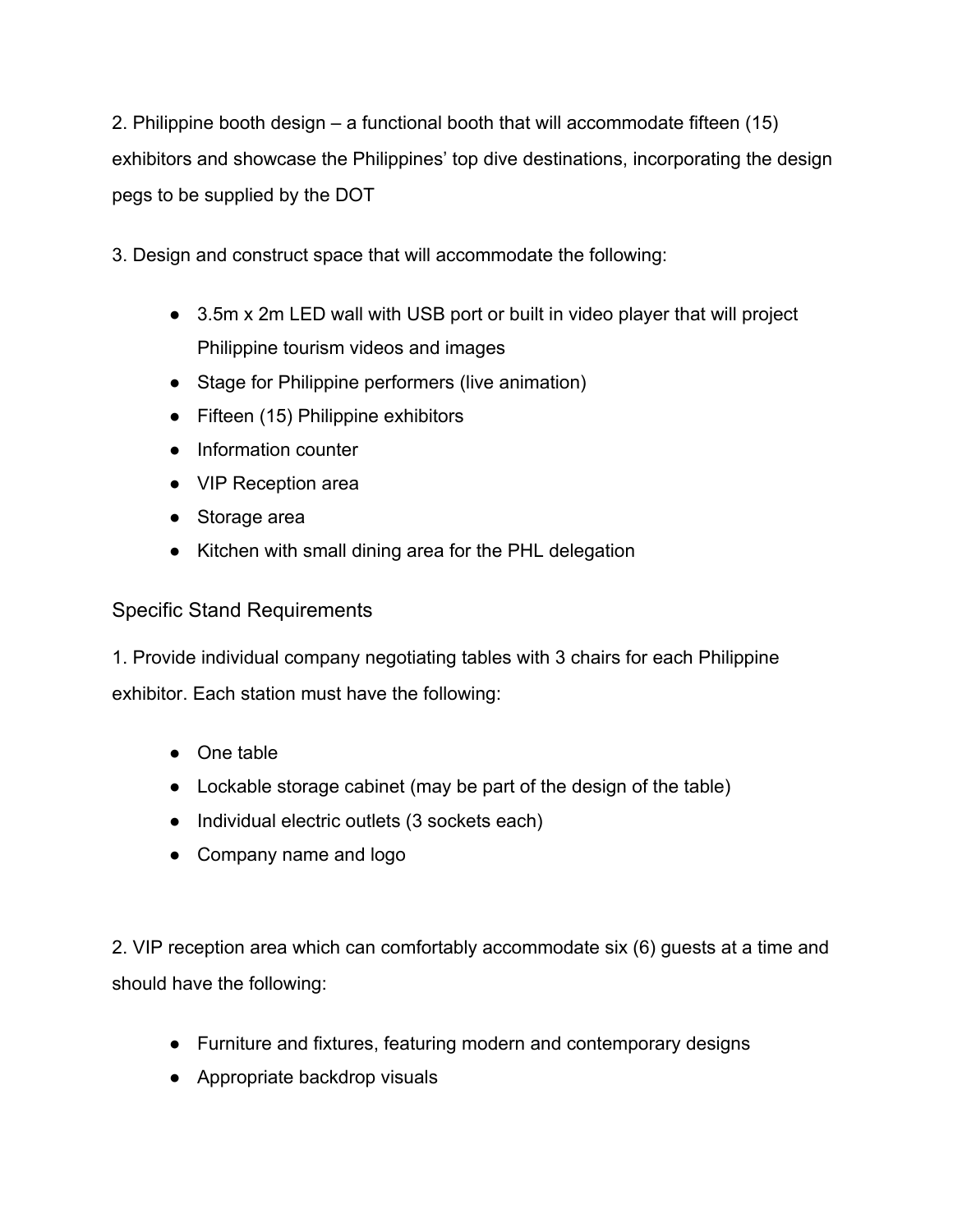- Brochure rack
- Fresh plants and flowers
- Electrical outlet on both sides
- Lockable storage cabinet
- 51" LED TV with USB port or built-in video player
- Coat rack

3. One information counter which can accommodate at 3 persons at a time and should have the following:

- Appropriate visuals (backlighted) and accessories
- Electrical outlet
- Brochure rack
- 3 chairs
- Exhibitor directory

4. Storage room where PHL delegation can keep their materials and should have the following:

- Storage shelves
- Lockers (at least 10 to 12 lockers)
- Coat hangers
- Mini-kitchen with sink and running water
- Small dining area
- Half-length mirror
- Colored printer with ink and bond paper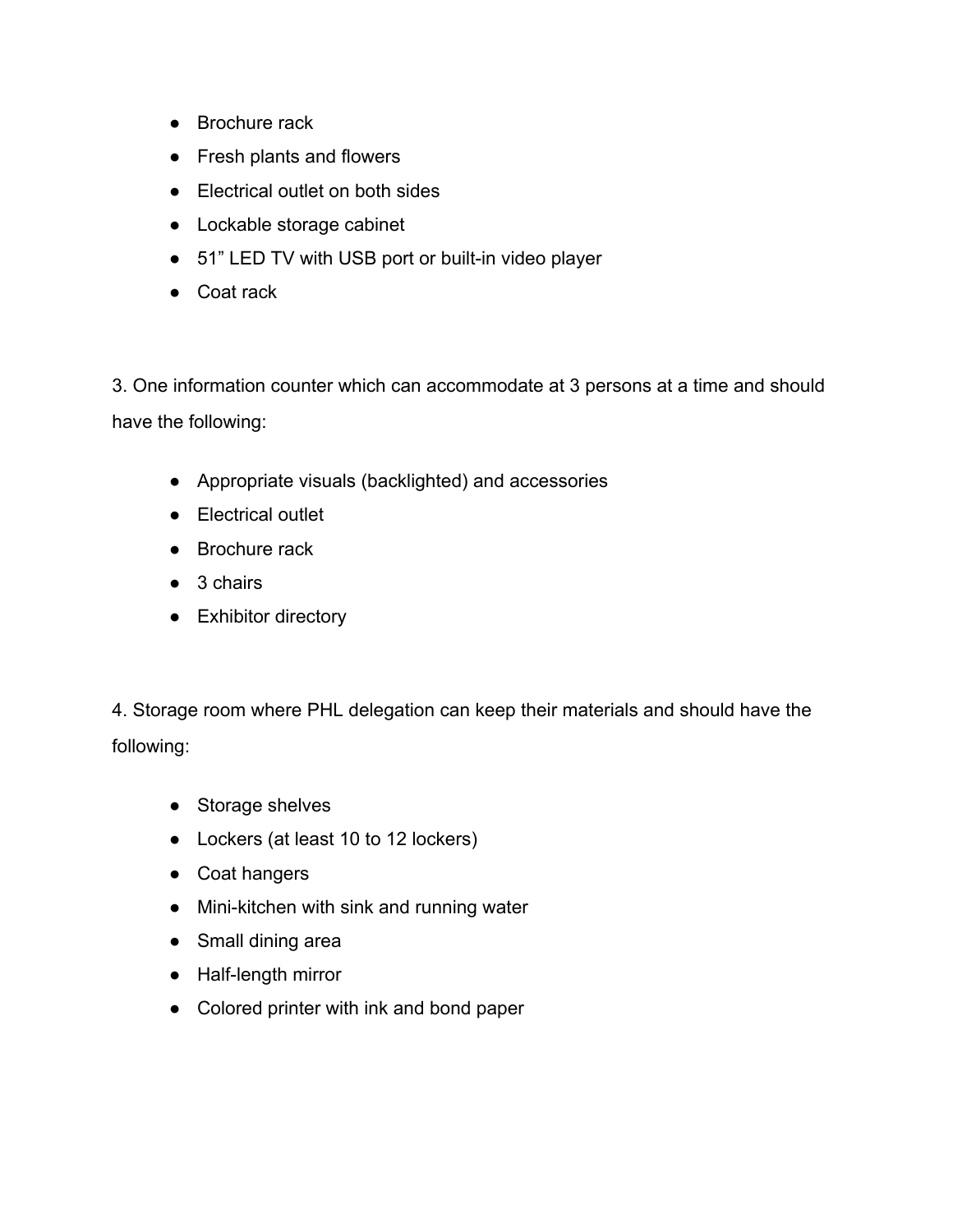- Kitchen utensils and appliances (coffee-maker, refrigerator, microwave oven, hot & cold water dispenser, cups and saucer, serving trays, cutlery set, drinking glasses, trash bins, ample supply of trash bags etc.)
- 5. Small stage/platform
	- Size should be 2m x 3m
	- Sound system (microphone/s, loud speakers, technical rider, etc.)
	- Power outlets
	- Small prop table
	- 3.5m x 2m LED wall
- 6. Backlighted hanging banners (size will depend on the booth)
- 7. Elevated carpet platform / floor to conceal the electrical wirings and connections.
- 8. Fast and reliable Internet connection for the whole Philippine delegation.
- 9. Backlighted hanging banners
- 10. Sufficient lighting that will create a dramatic effect, complementing the design of the booth.

11. All exhibition connections and fees (ample supply of electricity, running water, suspensions and permits)

12. Set-up and installation of the aforementioned booth while strictly following the rules and regulations set by the event organizer.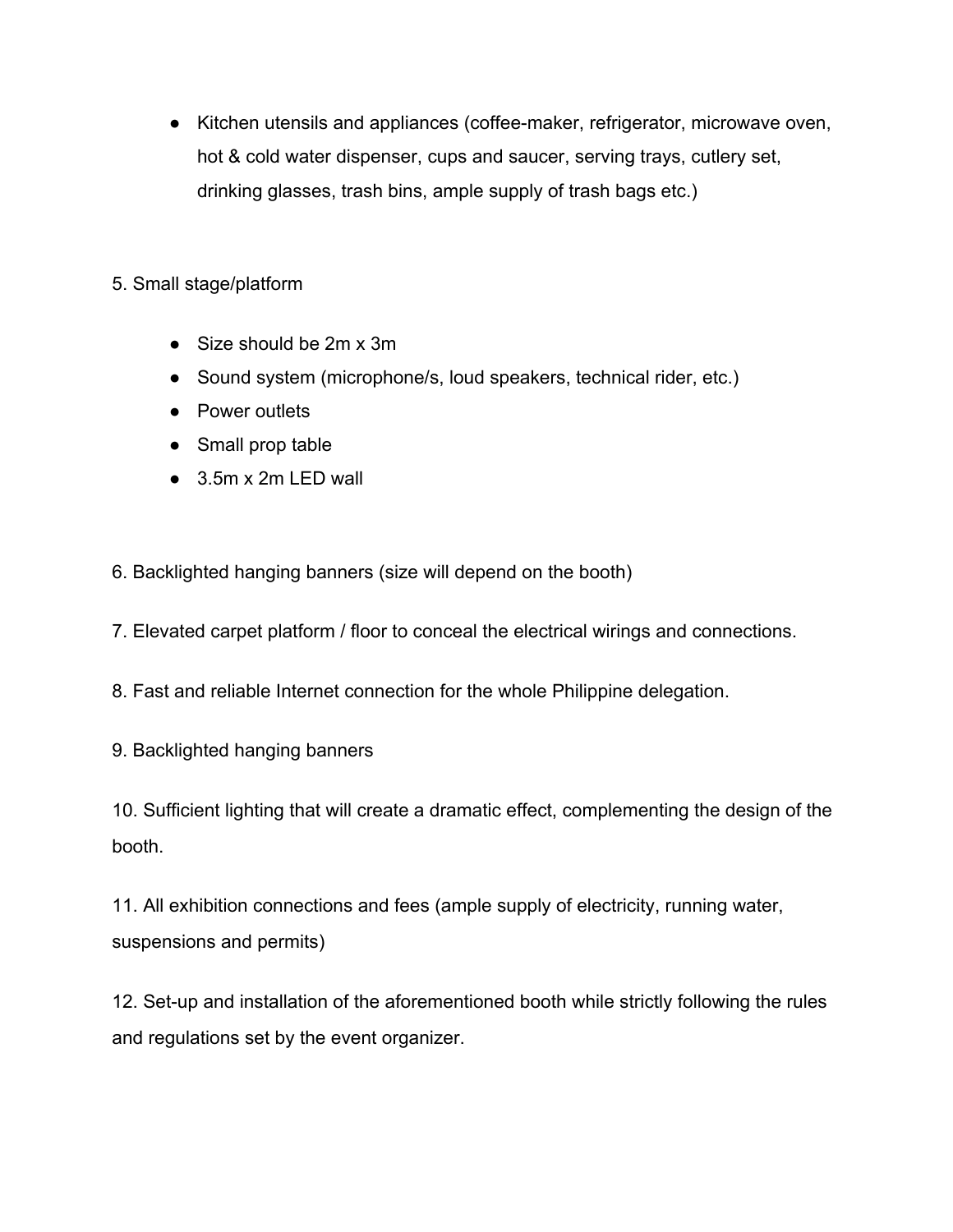13. Dismantling inclusive of storage/disposal of the aforementioned booth parts and egress on the date designated by the event organizer.

#### Staff complement

In order to meet the objectives and carry out the activities for this project, bidders shall submit the recommended staff complement.

1. Person who will supervise the stand set-up, maintenance and dismantling

2. Available maintenance personnel for the whole duration of the fair

A. Other pertinent inclusions deemed necessary by both parties to improve general look and function of the stand.

# TIME FRAME AND SCHEDULE OF WORK

Submission of initial booth design is on or before November 30, 2017 Booth set-up: Should follow the official event schedule as prescribed by the events organizer

## BUDGET

Total Budget allocation for the Philippine booth is **Sixty Thousand Euros (€60,000.00.00)** inclusive of taxes and other fees. The financial proposal should allow for modifications in stand layout and design in accordance with the needs and requirements of the end user.

The winning bid however shall be determined based on the overall design of the booth based on this Terms of Reference and the proposal with the most advantageous financial package cost, provided that the amount of bid does not exceed the above total budget.